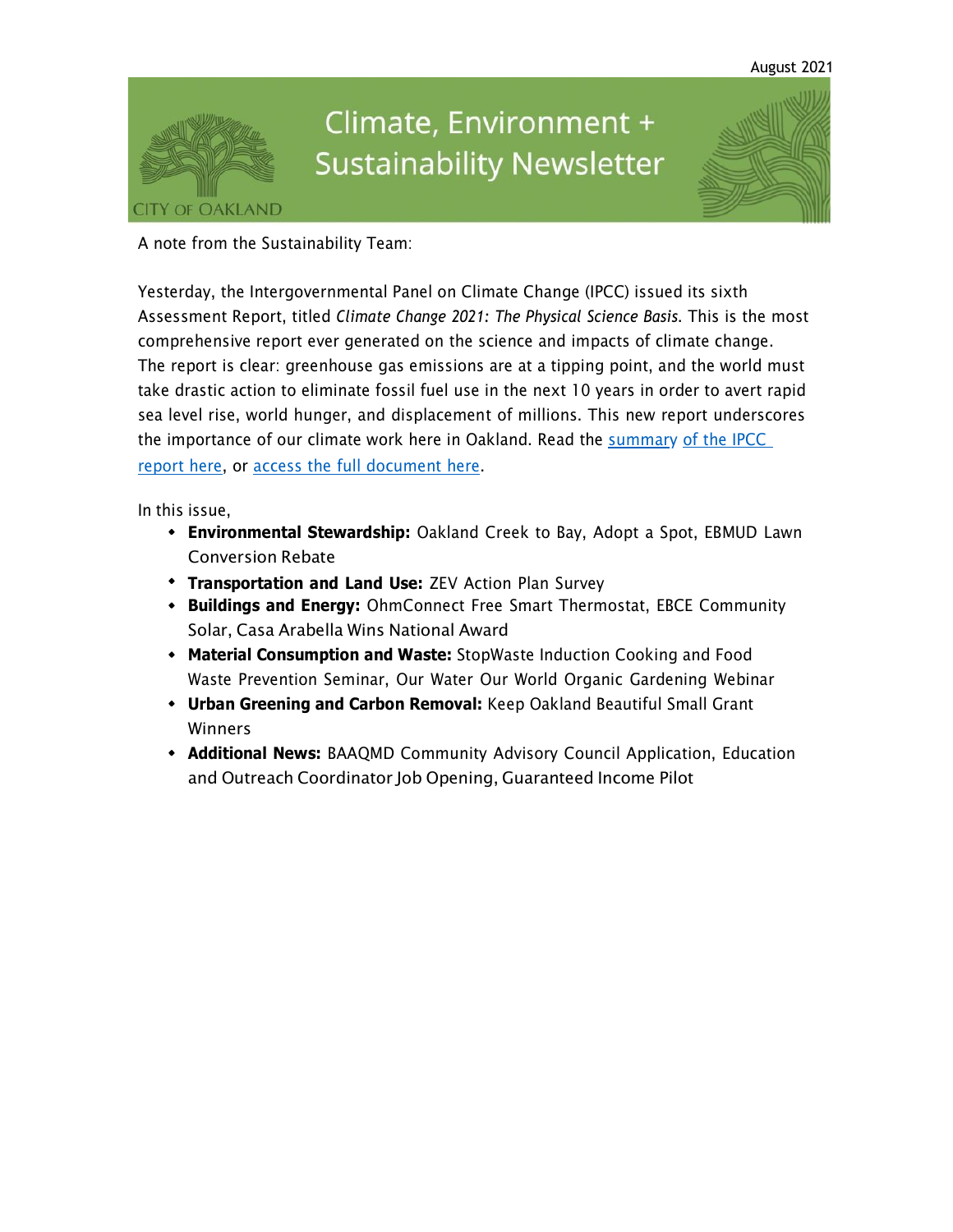### ENVIRONMENTAL STEWARDSHIP



### **Get Ready for Creek to Bay 2021**

2021 is the 26th anniversary of Oakland Creek to Bay. This year "Saturdays in September" is planned along with volunteer activities throughout September, including Saturday, September 18th - California and [International](https://oaklandca19202.lt.acemlna.com/Prod/link-tracker?notrack=1&redirectUrl=aHR0cHMlM0ElMkYlMkZ3d3cuY29hc3RhbC5jYS5nb3YlMkZwdWJsaWNlZCUyRmNjZCUyRmNjZC5odG1s&sig=NSs7cDdcDpPSbJKBcAeinyLZjmBhk8Dp5VFzWoFM2Me&iat=1632344216&a=799335011&account=oaklandca19202%2Eactivehosted%2Ecom&email=LRRV6glqIfcVPcYsJBrMHi%2FZD%2BmsUFpJrc5fHf6IoVE%3D&s=bad97c655476f96a390a72c05a742011&i=941A931A11A15164) Coastal Cleanup Day. Creek to Bay 2021 is a month of watershed cleanups, education, and commitment to practices to keep our city and water clean, from creek to bay every day in September and beyond.

Groups, individuals, and households can participate in the 26th Oakland Creek to Bay's volunteer activities by pitching in to clean up, as well as pledging and committing to actions from our homes to protect [watersheds.](https://oaklandca19202.lt.acemlna.com/Prod/link-tracker?notrack=1&redirectUrl=aHR0cHMlM0ElMkYlMkZ3d3cub2FrbGFuZGNhLmdvdiUyRnRvcGljcyUyRmNyZWVrLXRvLWJheQ%3D%3D&sig=9iNsWiAUEPowaf2CYZberbsJbQSpw7y5QiGmEk2LSbUZ&iat=1632344216&a=799335011&account=oaklandca19202%2Eactivehosted%2Ecom&email=LRRV6glqIfcVPcYsJBrMHi%2FZD%2BmsUFpJrc5fHf6IoVE%3D&s=bad97c655476f96a390a72c05a742011&i=941A931A11A15165) Visit City of Oakland | Creek to Bay Month - September 2021 [\(oaklandca.gov\)](https://oaklandca19202.lt.acemlna.com/Prod/link-tracker?notrack=1&redirectUrl=aHR0cHMlM0ElMkYlMkZ3d3cub2FrbGFuZGNhLmdvdiUyRnRvcGljcyUyRmNyZWVrLXRvLWJheQ%3D%3D&sig=9iNsWiAUEPowaf2CYZberbsJbQSpw7y5QiGmEk2LSbUZ&iat=1632344216&a=799335011&account=oaklandca19202%2Eactivehosted%2Ecom&email=LRRV6glqIfcVPcYsJBrMHi%2FZD%2BmsUFpJrc5fHf6IoVE%3D&s=bad97c655476f96a390a72c05a742011&i=941A931A11A15165) for more information and resources coming soon to:

- Register your cleanup site
- $\bullet$  Sign up to join a site
- Do your own cleanup

Join the Oakland Creek to Bay organizing efforts! If interested, please email [OaklandAdoptaSpot@oaklandca.gov](mailto:OaklandAdoptaSpot@oaklandca.gov) for details on how you can help.

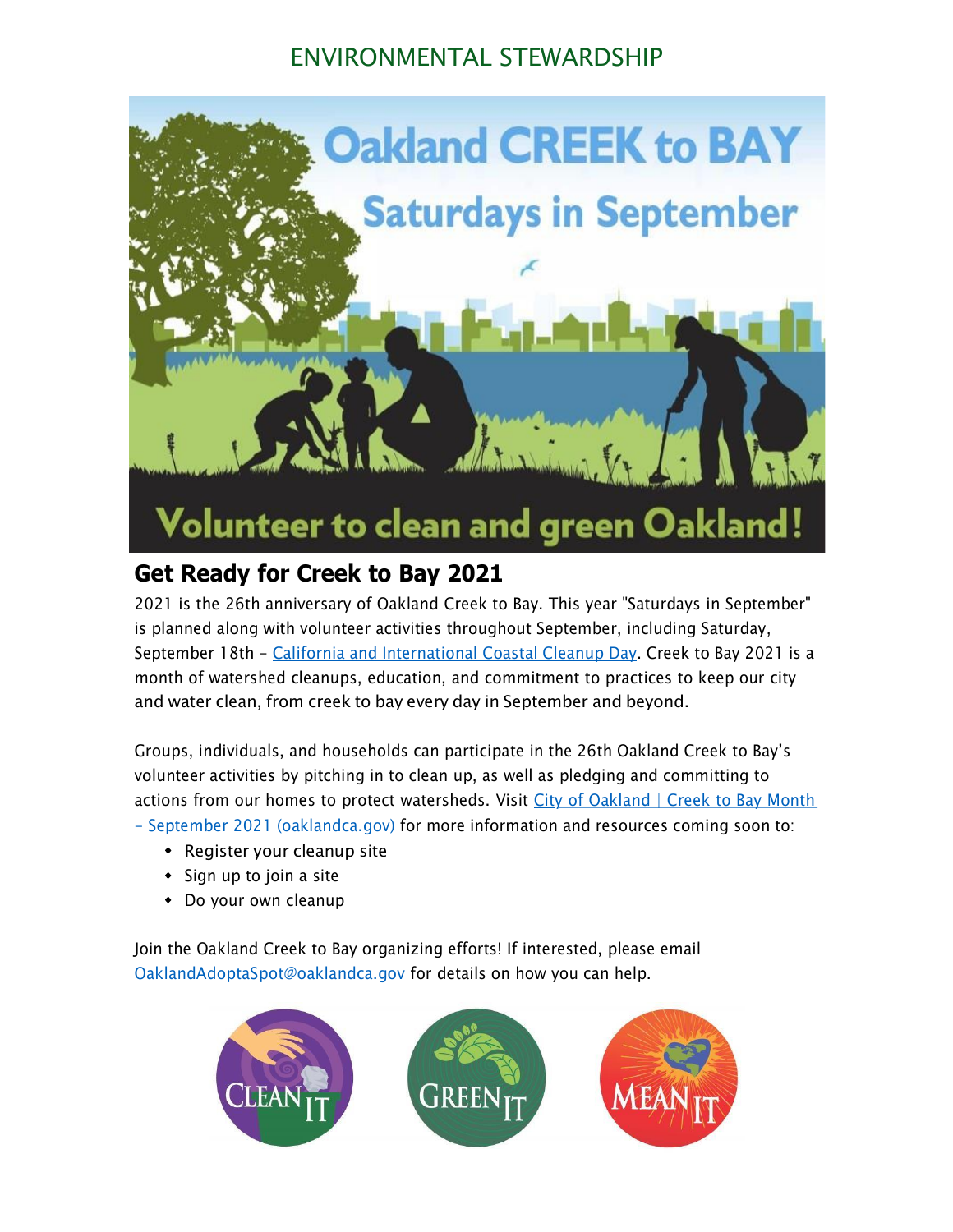### **Adopt A Spot**

Oakland's Adopt a Spot program supports volunteers in upkeep of parks, creeks, shorelines, storm drains, streets, trails, and other public spaces. Volunteers have adopted hundreds of sites around Oakland. Sign up to Adopt A Spot at [OaklandAdoptASpot.org.](https://oaklandca19202.lt.acemlna.com/Prod/link-tracker?notrack=1&redirectUrl=aHR0cHMlM0ElMkYlMkZ3d3cub2FrbGFuZGNhLmdvdiUyRnNlcnZpY2VzJTJGYXBwbHktZm9yLWFkb3B0LWEtc3BvdC1vbmxpbmU%3D&sig=CmqTrXML3YVSeHtFb8fUAtZTWeDUb1ChYPizc3UnQKcK&iat=1632344216&a=799335011&account=oaklandca19202%2Eactivehosted%2Ecom&email=LRRV6glqIfcVPcYsJBrMHi%2FZD%2BmsUFpJrc5fHf6IoVE%3D&s=bad97c655476f96a390a72c05a742011&i=941A931A11A15166)

#### **Put Your Volunteerism on the Map - Report Your Volunteer Hours!**

Report your volunteerism in real time on our Community Hub with its interactive map and real-time tally. Volunteer data is critical to our understanding of litter and all that is required to clean Oakland. To enter volunteer hours and other workday results**,** go to the Oakland Volunteer [Community](https://oaklandca19202.lt.acemlna.com/Prod/link-tracker?notrack=1&redirectUrl=aHR0cHMlM0ElMkYlMkZ1cmxkZWZlbnNlLnByb29mcG9pbnQuY29tJTJGdjIlMkZ1cmwlM0Z1JTNEaHR0cHMtM0FfX29ha2xhbmRjYTE5MjAyLmx0LmFjZW1sbmEuY29tX1Byb2RfbGluay0yRHRyYWNrZXItM0ZyZWRpcmVjdFVybC0zRGFIUjBjSE1sTTBFbE1rWWxNa1oxY214a1pXWmxibk5sTG5CeWIyOW1jRzlwYm5RdVkyOXRKVEpHZGpJbE1rWjFjbXdsTTBaMUpUTkVhSFIwY0hNdE0wRmZYMjloYTJ4aGJtUXRNa1IyYjJ4MWJuUmxaWEl0TWtSamIyMXRkVzVwZEhrdE1rUnZZV3RuYVhNdWFIVmlMbUZ5WTJkcGN5NWpiMjFmY0dGblpYTmZjbVZ3YjNKMExUSkVlVzkxY2kweVJIWnZiSFZ1ZEdWbGNpMHlSSEpsYzNWc2RITWxNalprSlRORVJIZE5SbUZSSlRJMll5VXpSRFphWW05TFpFcDZVamh1V2s5eGQwSnFhRkJ1UTNjbE1qWnlKVE5FUm1KQmFtMUJZMk00ZDNsblJVWnFhMEZPUlRBeFRHODFXa2xJYWswd1MyZzRSR2RKTWtKeFRpMDRkeVV5Tm0wbE0wUlplVEUwWDFwUmExVk9kbWhGZVhKb1RFOXFjRnBaVFhwNVZsSlJWQzFmTlVGM1duSjJSVzFwTjNaakpUSTJjeVV6UkhGVmEweDBVVzFLVUhKbFN6QlNaV3hHUkc5U1MxTXRaMjVoTmtSUVJ6SmFSblV6VjNGQ1VVaHNVREFsTWpabEpUTkUtMjZhLTNENzk5MzM1MDExLTI2YWNjb3VudC0zRG9ha2xhbmRjYTE5MjAyLTI1MkVhY3RpdmVob3N0ZWQtMjUyRWNvbS0yNmVtYWlsLTNEd2pFODhodW1qOGJlYnBqRHZ2T0NRUVlnZmZFaFRZYUoxNmRmamgyUnFkMThCYUtnNVRCelpzcXV1WHhpM2JuNS0yNnMtM0RjMTBlMDMxZDliN2U5YmJhOTlhNDc4YmY0ZGRhZTM3Zi0yNmktM0Q4NDFBODM0QTExQTEzMTQwJTI2ZCUzRER3TUZhUSUyNmMlM0Q2WmJvS2RKelI4blpPcXdCamhQbkN3JTI2ciUzRHdBVDRkb09Jd29RaFVpTWZjR3ZwZ1dDYnRvcGJKNjIzb2lKUFFKdm05em9yTkRxcjRIQkh1YTdMaTVXcXN1M2klMjZtJTNETkxxX01OUS16d05Yd3NJMkZJcTdfQ0huSWozY19JV3JnUkNnRG5QY0F3YyUyNnMlM0R4NDlhMEtzZGs3WUlHamoyY0RILVE1STJzV0pCbDY3SnA3RmdIMHRsMTFnJTI2ZSUzRA%3D%3D&sig=AsTucvwmir3MDafmCJs8R3f4m7NLnyaMDUgiAkdTv7rg&iat=1632344216&a=799335011&account=oaklandca19202%2Eactivehosted%2Ecom&email=LRRV6glqIfcVPcYsJBrMHi%2FZD%2BmsUFpJrc5fHf6IoVE%3D&s=bad97c655476f96a390a72c05a742011&i=941A931A11A15167) Hub and click on the survey "Report Your Volunteer Hours." Contact [adoptaspot@oaklandca.gov](mailto:adoptaspot@oaklandca.gov) with questions.

#### **EBMUD Lawn Conversion Rebate**

For a limited time, EBMUD will double your rebate to \$1.50 per square foot of lawn converted if you participate in either of their two new pilot programs: Super Rebate and Median Strip Rebate. For more information and to learn how to apply, please visit EBMUD's Lawn [Conversion](https://oaklandca19202.lt.acemlna.com/Prod/link-tracker?notrack=1&redirectUrl=aHR0cHMlM0ElMkYlMkZ3d3cuZWJtdWQuY29tJTJGd2F0ZXIlMkZjb25zZXJ2YXRpb24tYW5kLXJlYmF0ZXMlMkZyZWJhdGVzJTJGbGF3bi1jb252ZXJzaW9uLXJlYmF0ZSUyRg%3D%3D&sig=4htWJEk2smaCsqngHYYzxN7vt3YXfzoRg3EdMZorG5YH&iat=1632344216&a=799335011&account=oaklandca19202%2Eactivehosted%2Ecom&email=LRRV6glqIfcVPcYsJBrMHi%2FZD%2BmsUFpJrc5fHf6IoVE%3D&s=bad97c655476f96a390a72c05a742011&i=941A931A11A15403) webpage.

## TRANSPORTATION + LAND USE

#### **We Need Your Input! - ZEV Action Plan Surveys**

Electric vehicles can save you hundreds of dollars a month while reducing air pollution in our community. But many neighborhoods in Oakland have no public chargers. How can we ensure that all Oaklanders have access to affordable, clean transportation? The City of Oakland is developing a Zero Emission Vehicle Action Plan and needs to hear from you!

- **Take the ZEVAP [Survey](https://oaklandca19202.lt.acemlna.com/Prod/link-tracker?notrack=1&redirectUrl=aHR0cHMlM0ElMkYlMkZvYWtsYW5kY2EuZm9ybXN0YWNrLmNvbSUyRmZvcm1zJTJGemVyb19lbWlzc2lvbl92ZWhpY2xlX2FjdGlvbl9wbGFuX3N1cnZleV9kcmFmdA%3D%3D&sig=2sEMRUoGgxNusJj32vmwVFNDLBz4GRRYwfAhyacUqVRP&iat=1632344216&a=799335011&account=oaklandca19202%2Eactivehosted%2Ecom&email=LRRV6glqIfcVPcYsJBrMHi%2FZD%2BmsUFpJrc5fHf6IoVE%3D&s=bad97c655476f96a390a72c05a742011&i=941A931A11A15175)**
- **Tell Us Where You Want to See More EV [Chargers](https://oaklandca19202.lt.acemlna.com/Prod/link-tracker?notrack=1&redirectUrl=aHR0cHMlM0ElMkYlMkZ3d3cub2FrbGFuZGNhLmdvdiUyRnNlcnZpY2VzJTJGemVyby1lbWlzc2lvbi12ZWhpY2xlLWFjdGlvbi1wbGFuLWludGVyYWN0aXZlLW1hcA%3D%3D&sig=2a6SD5FV7iA2qgeGp6es2xK3VCYpk2GiQUmk3omfEPeU&iat=1632344216&a=799335011&account=oaklandca19202%2Eactivehosted%2Ecom&email=LRRV6glqIfcVPcYsJBrMHi%2FZD%2BmsUFpJrc5fHf6IoVE%3D&s=bad97c655476f96a390a72c05a742011&i=941A931A11A15176)**

To learn more about the project and see the development and progress of the plan, visit the City's Zero Emission Vehicle Action Plan [webpage.](https://oaklandca19202.lt.acemlna.com/Prod/link-tracker?notrack=1&redirectUrl=aHR0cHMlM0ElMkYlMkZ3d3cub2FrbGFuZGNhLmdvdiUyRnByb2plY3RzJTJGemVyby1lbWlzc2lvbi12ZWhpY2xlLWFjdGlvbi1wbGFu&sig=NvEeKPwi3qVQwB9QFkfrXsdcs6xjBgRBAhcGxnooyca&iat=1632344216&a=799335011&account=oaklandca19202%2Eactivehosted%2Ecom&email=LRRV6glqIfcVPcYsJBrMHi%2FZD%2BmsUFpJrc5fHf6IoVE%3D&s=bad97c655476f96a390a72c05a742011&i=941A931A11A15170) Sign up for email updates [here.](https://oaklandca19202.lt.acemlna.com/Prod/link-tracker?notrack=1&redirectUrl=aHR0cHMlM0ElMkYlMkZ1cmxkZWZlbnNlLnByb29mcG9pbnQuY29tJTJGdjIlMkZ1cmwlM0Z1JTNEaHR0cHMtM0FfX29ha2xhbmRjYS5mb3Jtc3RhY2suY29tX2Zvcm1zX3pldi01RmFjdGlvbi01RnBsYW4tNUZlbWFpbC01Rmxpc3QlMjZkJTNERHdNRmFRJTI2YyUzRDZaYm9LZEp6UjhuWk9xd0JqaFBuQ3clMjZyJTNEZHlDenVMRHhBczRKSTFWcVVYZk9xOTN4Ujl1bkU2amQ5UHB3aUoxYU9wOCUyNm0lM0Rpa1FEMHRKUjRtYXlWcTNwM0RIZ1FsYmpWQ2NHOUh2d0pfTlhha0ctQWhrJTI2cyUzRFhxa201ZnRpTUliZy1aVGl2U2p1azlxaVpmVTFEOXR3ZDlUX2d4TEl4cTglMjZlJTNE&sig=FaScJq7V2roRT8ohpm85BnviJVMZnuUnR5DHFFi4c51R&iat=1632344216&a=799335011&account=oaklandca19202%2Eactivehosted%2Ecom&email=LRRV6glqIfcVPcYsJBrMHi%2FZD%2BmsUFpJrc5fHf6IoVE%3D&s=bad97c655476f96a390a72c05a742011&i=941A931A11A15177)

# BUILDINGS + ENERGY

### **OhmConnect Free Smart Theromstat**

Save Energy while helping reduce blackouts with OhmConnect's City Energy Challenge! To help prevent blackouts this summer, OhmConnect is challenging communities across California to see who can save the most energy - a little neighborly competition to decide California's most energy-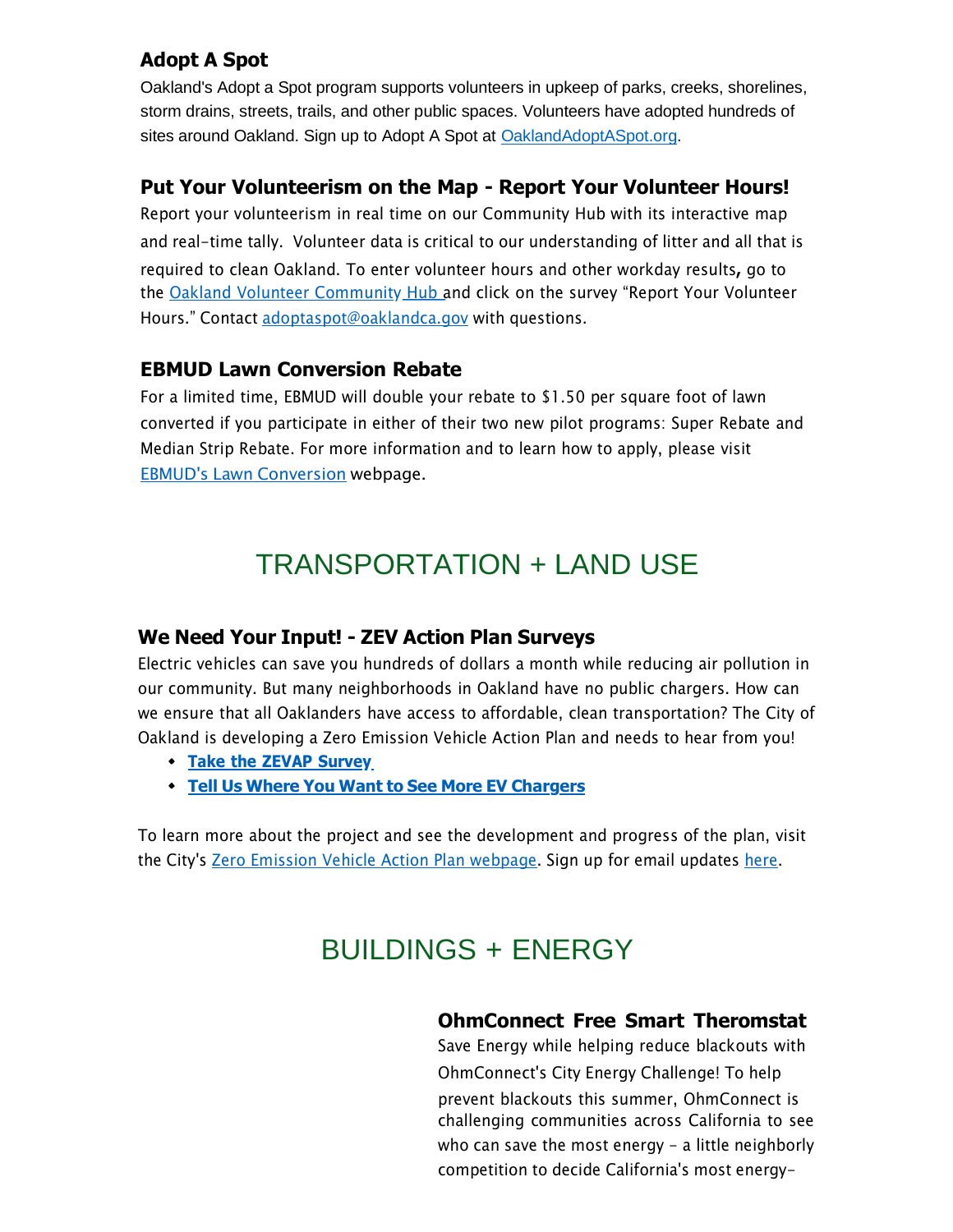

conscious city. OhmConnect will give the winning city \$50,000 to award 10 scholarships for education (community college, job training, university, etc.) to residents of their city.

When you sign up, you'll receive a free smart thermostat. Not only will this help lower your utility bills, OhmConnect actually pays you for reducing energy use during peak hours. With 1 Million thermostats connected to OhmConnect, we have the ability to prevent blackouts by reducing demand on the grid at critical times  $-$  a

potential impact equivalent to taking 146 cars off the road for an entire year. Do your part and sign up now!



### **EBCE Seeks Local Sponsor for Community Solar Project**

East Bay Community Energy is developing a community solar program that will offer qualifying customers living in designated disadvantaged communities access to 100% renewable energy and a 20% discount on their electricity bills. As part of the program, EBCE will select a local partner sponsor to help project

developers and the community come together, identify community-suggested project sites, and work with EBCE to conduct outreach and create interest in subscribing to the project. The sponsor can be a non-profit, local government, or school. More information can be found at *ebce.org/community-solar*, and EBCE is hosting this upcoming webinar to provide more information to interested organizations.

- Date and Time: August 17, 2021, 11:00pm
- Register at [https://us02web.zoom.us/meeting/register/tZMrd](https://oaklandca19202.lt.acemlna.com/Prod/link-tracker?notrack=1&redirectUrl=aHR0cHMlM0ElMkYlMkZ1cmxkZWZlbnNlLnByb29mcG9pbnQuY29tJTJGdjIlMkZ1cmwlM0Z1JTNEaHR0cHMtM0FfX3VzMDJ3ZWIuem9vbS51c19tZWV0aW5nX3JlZ2lzdGVyX3RaTXJkLTJEdXVyejhvRzl4TzZVaFNiYlFoOTRYeE01UzJ0LTVGVWUlMjZkJTNERHdNRmFRJTI2YyUzRDZaYm9LZEp6UjhuWk9xd0JqaFBuQ3clMjZyJTNEOVpiS3hnMHZoUWFZbGRxN3JQYS1oNmkzZlBfemhhYk5xWDJJVzNUX2NwQSUyNm0lM0RManJobXh4MVc4LUROclJWT3hPak1XVHZCcWdZSXA4ZWRvblN2ZVNTbmdRJTI2cyUzRG5xeENJRVoxbk1keFZFUWpablZ0d2dtUXJ3TGlFamlJdktIS0xMVmFSaHclMjZlJTNE&sig=ALiHcvmYYsNyRmxCfJX5UF8oJoCNKed6Z9hDFExiUCLW&iat=1632344216&a=799335011&account=oaklandca19202%2Eactivehosted%2Ecom&email=LRRV6glqIfcVPcYsJBrMHi%2FZD%2BmsUFpJrc5fHf6IoVE%3D&s=bad97c655476f96a390a72c05a742011&i=941A931A11A15405)[uurz8oG9xO6UhSbbQh94XxM5S2t\\_Ue](https://oaklandca19202.lt.acemlna.com/Prod/link-tracker?notrack=1&redirectUrl=aHR0cHMlM0ElMkYlMkZ1cmxkZWZlbnNlLnByb29mcG9pbnQuY29tJTJGdjIlMkZ1cmwlM0Z1JTNEaHR0cHMtM0FfX3VzMDJ3ZWIuem9vbS51c19tZWV0aW5nX3JlZ2lzdGVyX3RaTXJkLTJEdXVyejhvRzl4TzZVaFNiYlFoOTRYeE01UzJ0LTVGVWUlMjZkJTNERHdNRmFRJTI2YyUzRDZaYm9LZEp6UjhuWk9xd0JqaFBuQ3clMjZyJTNEOVpiS3hnMHZoUWFZbGRxN3JQYS1oNmkzZlBfemhhYk5xWDJJVzNUX2NwQSUyNm0lM0RManJobXh4MVc4LUROclJWT3hPak1XVHZCcWdZSXA4ZWRvblN2ZVNTbmdRJTI2cyUzRG5xeENJRVoxbk1keFZFUWpablZ0d2dtUXJ3TGlFamlJdktIS0xMVmFSaHclMjZlJTNE&sig=ALiHcvmYYsNyRmxCfJX5UF8oJoCNKed6Z9hDFExiUCLW&iat=1632344216&a=799335011&account=oaklandca19202%2Eactivehosted%2Ecom&email=LRRV6glqIfcVPcYsJBrMHi%2FZD%2BmsUFpJrc5fHf6IoVE%3D&s=bad97c655476f96a390a72c05a742011&i=941A931A11A15405)

#### **Casa Arabella Wins National Award**

Fruitvale's Casa Arabella was selected as one of twelve winners of the Urban Land Institute's Americas Awards for Excellence. Casa Arabella is an excellent example of the power of partnership, and we send a big congratulations to The Unity Council, the East Bay Asian Local Development Corporation, and so many



others who worked on this impressive, important, and now award-winning project.

*[Video](https://oaklandca19202.lt.acemlna.com/Prod/link-tracker?notrack=1&redirectUrl=aHR0cHMlM0ElMkYlMkZyMjAucnM2Lm5ldCUyRnRuLmpzcCUzRmYlM0QwMDEyTkU1QnNQbkNTNVJ0aUJRQUpVMm54OUluNUFGOGQySmZxdV9NSFhOVHJiX1ZnOGw4X18taHJsVnpUMzdoNlNGcDUtZ3lJTjFHX0JVcDFDSGlnMUp5MEN4MHZxZFp4X3BfMEJHR05hdG1hRl9uVlJyTnNBT2ZMQU5YdW4yS2p6ZERpaE8wNmtwMXJXa1oyMUpQRDdsWEQxMUpTYnRxclNLQ1RJazNvY3duYXd2MThtSUt3QnhPRDZ5S0tueUIzU3Z0djlRSUhva2JqTSUzRCUyNmMlM0RRMHFOZHhrX2tnUlYwcWlSRnlDMG1ZSnNHSE5PRzFfZmV1X0FEOXlscjRMSTFXbnhJRG50MlElM0QlM0QlMjZjaCUzRG5EU0FwZlBCVTZBeXhuZFRSRTA2QWlHTUF5T01VcXFob1IxSTFXWWhOR3hmdDd6SjdkTmhDdyUzRCUzRA%3D%3D&sig=EMREsC4rtGgckZuD2NL7iCrLVLtf2PmE56FGqQdU3nLB&iat=1632344216&a=799335011&account=oaklandca19202%2Eactivehosted%2Ecom&email=LRRV6glqIfcVPcYsJBrMHi%2FZD%2BmsUFpJrc5fHf6IoVE%3D&s=bad97c655476f96a390a72c05a742011&i=941A931A11A15406) | ABC 7 [Story](https://oaklandca19202.lt.acemlna.com/Prod/link-tracker?notrack=1&redirectUrl=aHR0cHMlM0ElMkYlMkZyMjAucnM2Lm5ldCUyRnRuLmpzcCUzRmYlM0QwMDEyTkU1QnNQbkNTNVJ0aUJRQUpVMm54OUluNUFGOGQySmZxdV9NSFhOVHJiX1ZnOGw4X18taHJsVnpUMzdoNlNGZzQyMTU1X0EzcGYwUjRjT0psbGlnY28yN0FZekkxV0k4NXhWZzBTNEFkTzVQc0RpU1FtdXg0LVFpREtKV2RGLWVWLTZHMkN1X0xOS1VoRnVvZlphRzNkVHlkS0I2ejRCcU4yS1F2ZmF0MXlxRTFVendxVlJSSERKOVpDa0tjSmZVWTJWaURfQTdWSnBIT2lFQS1WaVFMcVctM0VmNnRsUWs3NWlYVVo1VE1QdWJKU2d5MWg4M0ZxZVNMQ0hmbUZZOWdaX1BobXg1aVBPOGdqaXM0TFdTbEtaWEhZdm5ial91SDI3SHNKY2pWUnQ3ZzJhU3NSMXlkUDFxX3RPRC1GUSUyNmMlM0RRMHFOZHhrX2tnUlYwcWlSRnlDMG1ZSnNHSE5PRzFfZmV1X0FEOXlscjRMSTFXbnhJRG50MlElM0QlM0QlMjZjaCUzRG5EU0FwZlBCVTZBeXhuZFRSRTA2QWlHTUF5T01VcXFob1IxSTFXWWhOR3hmdDd6SjdkTmhDdyUzRCUzRA%3D%3D&sig=BSPEHinECQHf5QtdwM8M12yX82SVE8P659v9DEaRv8ry&iat=1632344216&a=799335011&account=oaklandca19202%2Eactivehosted%2Ecom&email=LRRV6glqIfcVPcYsJBrMHi%2FZD%2BmsUFpJrc5fHf6IoVE%3D&s=bad97c655476f96a390a72c05a742011&i=941A931A11A15407) | The Unity [Council](https://oaklandca19202.lt.acemlna.com/Prod/link-tracker?notrack=1&redirectUrl=aHR0cHMlM0ElMkYlMkZyMjAucnM2Lm5ldCUyRnRuLmpzcCUzRmYlM0QwMDEyTkU1QnNQbkNTNVJ0aUJRQUpVMm54OUluNUFGOGQySmZxdV9NSFhOVHJiX1ZnOGw4X18taHJsVnpUMzdoNlNGWjhaRHZRUjFEbTZzVkFENDRWQ0E3aWhfbnlfMXNVdHNlSVlIWFRTMmZhRDRPSkpKbmpJb1NTSnVyenA3bVRXS2pMS2YzUzEyR1JaSWhiYzlIeTczdnhncFR5YzV6SlMyRE4zSWU1cGJJM1psdENybzhvWGpYSVhxWGtjV2g3TS1qV0JfeGRsZkxnRDNhVGdHNFBia3JQLTVnblppYVdnNm9zVVJteWVmN0c2LUswR1NoS1FPQzdabWExWUtfR2MyRjJNRFZHSENRX05LczJLcHd4WnBXTy1xTnc1a3BUMFktYUZNS3h6OGJELUJyeFVPb1lxTjB3JTNEJTNEJTI2YyUzRFEwcU5keGtfa2dSVjBxaVJGeUMwbVlKc0dITk9HMV9mZXVfQUQ5eWxyNExJMVdueElEbnQyUSUzRCUzRCUyNmNoJTNEbkRTQXBmUEJVNkF5eG5kVFJFMDZBaUdNQXlPTVVxcWhvUjFJMVdZaE5HeGZ0N3pKN2ROaEN3JTNEJTNE&sig=4n9gnbHPAB67tbKcaVsSuJ23fYHKEKk1UibVcd5P4Y6b&iat=1632344216&a=799335011&account=oaklandca19202%2Eactivehosted%2Ecom&email=LRRV6glqIfcVPcYsJBrMHi%2FZD%2BmsUFpJrc5fHf6IoVE%3D&s=bad97c655476f96a390a72c05a742011&i=941A931A11A15408)*

## MATERIAL CONSUMPTION + WASTE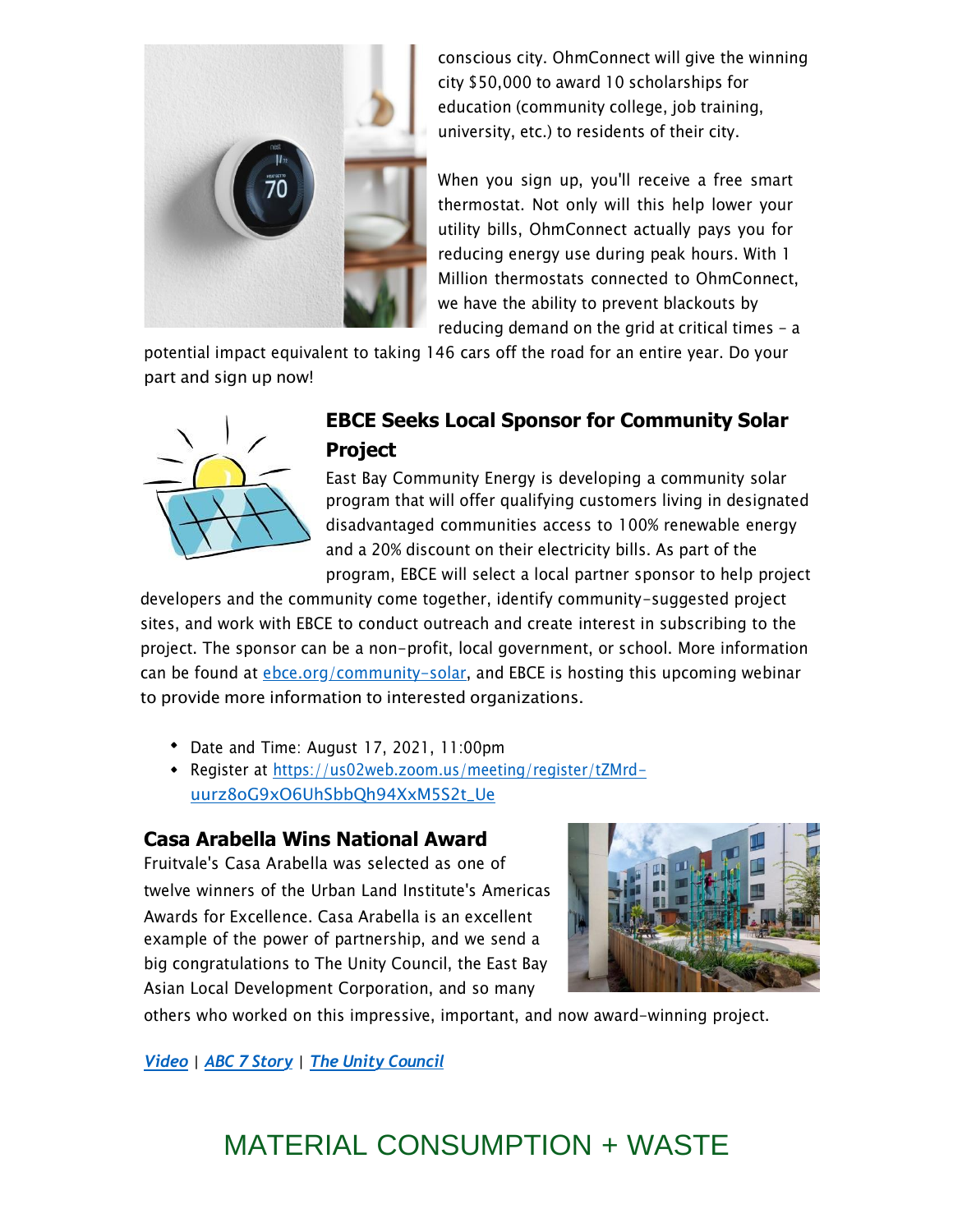### **StopWaste Induction Cooking and Food Waste Prevention Seminar**

Don't be baned by late summer garden bounty! Chef Rachelle Boucher of Kitchens to Life is back with flavorsaving, waste-reducing ideas for tomatoes, zucchini and so much more. You'll also get to see the newest climatefriendly, pollution-free induction cooking technology in action.

- Simple Sauces: Garden Tomato & Roasted Garlic Simmered Sauce
- Quick Pickles: Assorted Vegetable Pickles & Garnishes
- Stashing Squash: Zucchini Overload? Three Fresh Ideas for Abundant Squash

#### *[Register](https://oaklandca19202.lt.acemlna.com/Prod/link-tracker?notrack=1&redirectUrl=aHR0cCUzQSUyRiUyRmJpdC5seSUyRjNxbUtKdVE%3D&sig=9k38otqXvmHdvT9WnZjSnxovdSizPZdJvZZ6xaDrsnw2&iat=1632344216&a=799335011&account=oaklandca19202%2Eactivehosted%2Ecom&email=LRRV6glqIfcVPcYsJBrMHi%2FZD%2BmsUFpJrc5fHf6IoVE%3D&s=bad97c655476f96a390a72c05a742011&i=941A931A11A15409) for this FREE webinar on August 19th, 6pm*

**Our Water Our World Organic Gardening Webinar** We welcome back Suzanne Bontempo & Charlotte Canner to share techniques and strategies for growing an abundance of food for a season-long harvest. Our garden experts are here to explain why reaching for a pesticide or herbicide may not be a solution. If your plants are in distress, then we need to understand the reason why. When we know why, we can target the problem without harming our plants, our soil, or the high yields we are waiting for.



This gardening webinar is part of a series sponsored by the Alameda Countywide Clean [Water Program, working to protect creeks, wetlands and the Bay. Sign up for the](https://oaklandca19202.lt.acemlna.com/Prod/link-tracker?notrack=1&redirectUrl=aHR0cHMlM0ElMkYlMkZ1czAyd2ViLnpvb20udXMlMkZ3ZWJpbmFyJTJGcmVnaXN0ZXIlMkZXTl9tVzBGWUFfQlNiT2RqdzNnVjRUYmR3&sig=6jzQMDSgGbR86U2C3uzjcBcLxte9C2wHSc8qySXJP4Dn&iat=1632344216&a=799335011&account=oaklandca19202%2Eactivehosted%2Ecom&email=LRRV6glqIfcVPcYsJBrMHi%2FZD%2BmsUFpJrc5fHf6IoVE%3D&s=bad97c655476f96a390a72c05a742011&i=941A931A11A15410) [webinar](https://oaklandca19202.lt.acemlna.com/Prod/link-tracker?notrack=1&redirectUrl=aHR0cHMlM0ElMkYlMkZ1czAyd2ViLnpvb20udXMlMkZ3ZWJpbmFyJTJGcmVnaXN0ZXIlMkZXTl9tVzBGWUFfQlNiT2RqdzNnVjRUYmR3&sig=6jzQMDSgGbR86U2C3uzjcBcLxte9C2wHSc8qySXJP4Dn&iat=1632344216&a=799335011&account=oaklandca19202%2Eactivehosted%2Ecom&email=LRRV6glqIfcVPcYsJBrMHi%2FZD%2BmsUFpJrc5fHf6IoVE%3D&s=bad97c655476f96a390a72c05a742011&i=941A931A11A15410) for August 12th at 4pm.

## $CARRON$  REMOVAL + URBAN GREENING



### **Keep Oakland Beautiful 2021 Small Grant Winners!**

Every year, Keep Oakland Beautiful gives out grants to help fund a project that helps keep Oakland clean, green and beautiful, and brings people together in public space. Visit [our website](https://oaklandca19202.lt.acemlna.com/Prod/link-tracker?notrack=1&redirectUrl=aHR0cHMlM0ElMkYlMkZ3d3cua2VlcG9ha2xhbmRiZWF1dGlmdWwub3JnJTJGb3VyLWltcGFjdCUyRjIwMjEta29iLXNtYWxsLWdyYW50LWF3YXJkZWVz&sig=AyZiBhCXcxVkBnx2VKHt9evoThr3hWHXo247tNGYBPxM&iat=1632344216&a=799335011&account=oaklandca19202%2Eactivehosted%2Ecom&email=LRRV6glqIfcVPcYsJBrMHi%2FZD%2BmsUFpJrc5fHf6IoVE%3D&s=bad97c655476f96a390a72c05a742011&i=941A931A11A15411) to learn about this year's winners and their beautification projects - from community gardens to mural installations

## ADDITIONAL NEWS